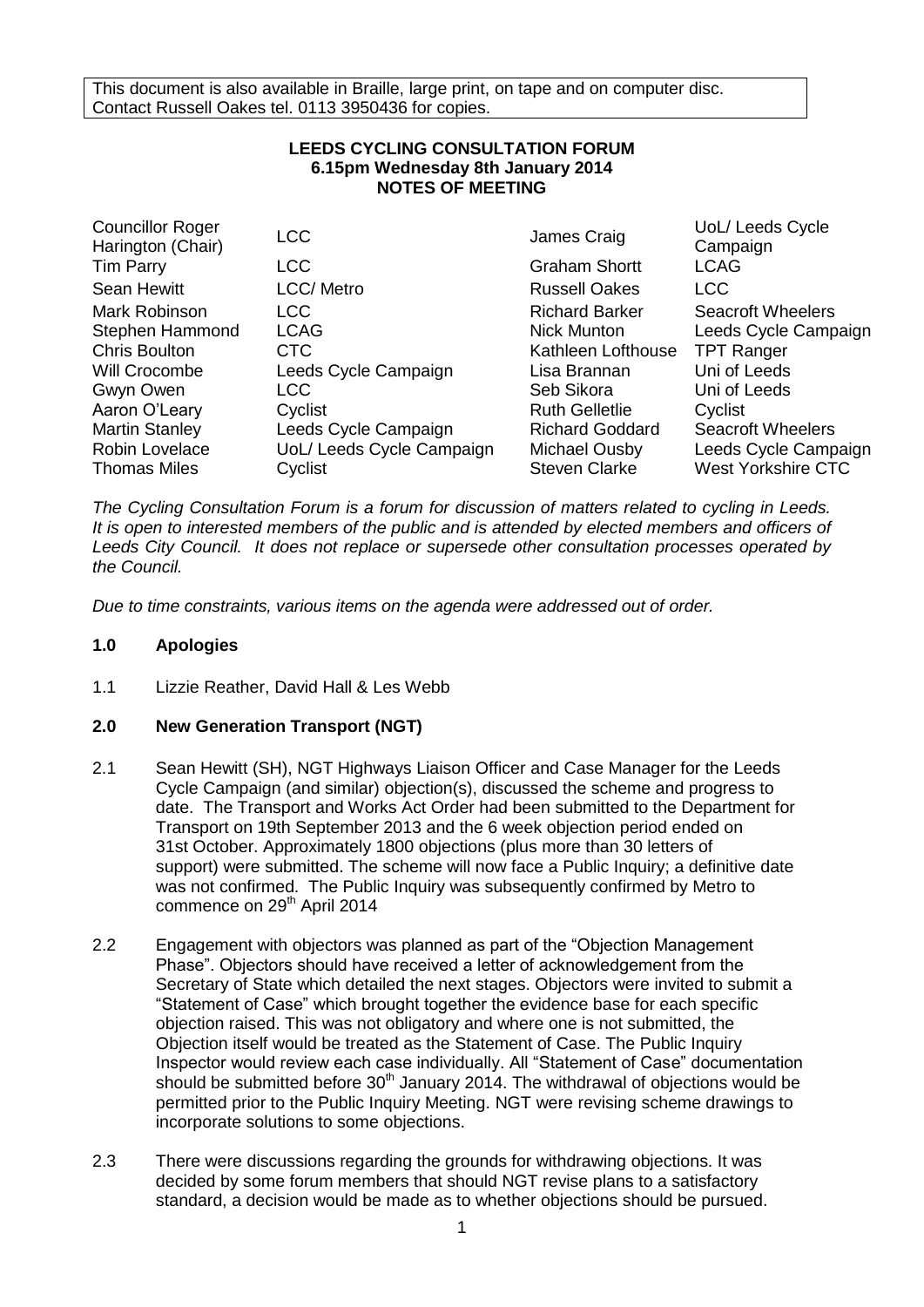- 2.4 Lisa Brannan (LB) questioned how NGT would co-ordinate working with the University of Leeds given that there was close involvement with Leeds Cycle Campaign members. SH confirmed that Andrew Wheeler was liaising with various higher education institutions to accommodate their needs.
- 2.5 Chris Boulton (CB) queried whether objections raised by users of other modes of transport could adversely affect cycle users when solutions to overcome issues are explored. SH confirmed that the NGT team would review each objection in a balanced method in order to take into account all users.
- 2.6 Tim Parry (TP) requested that revised scheme drawings should be ready for viewing prior to the next meeting of the cycling committee. SH reaffirmed NGTs commitment to attending meetings. The latest scheme proposals that would be referenced at the Public Inquiry should be available for presentation at the next Forum meeting.

#### **3.0 Minutes of last meeting**

- 3.1 Questions regarding the issue raised in paragraph 5.1. TP confirmed that this issue had been raised with Urban Traffic Management (UTC) however, no further update was available.
- 3.2 Councillor Harington confirmed that a meeting with Councillor Lewis had been conducted with regard to Item 4 on use of cycles in the pedestrian areas; however the result was not positive. Councillor Harington confirmed that a further formal meeting with cycle users and Councillor Lewis was planned; however no date had been set. RH
- 3.3 A correction was made to paragraph 5.2. Nick Munton (NM) questioned whether Mark Robinson's previous post as Cycling Officer would be filled. Gwyn Owen (GO) stated that it was the council's intention to fill the Cycling Officer's post. GO
- 3.4 Nick Munton questioned whether it was the Council's intention to take cycling into account when completing road schemes, such as re-lining, by way of a checklist of considerations. Mark Robinson (MR) added that the Council Maintenance Register was a large document to process; therefore it was difficult to highlight scheduled works where cycling issues could be addressed. Andrew Stanley suggested that the Leeds Cycle Forum could assist in processing cases. GO/ MR
- 3.5 Chapeltown Road remediation works had been completed; however, safety issues were still apparent. TP confirmed he had visited the site; however local shopkeepers had contacted the council to complain about the revised road layout. GO confirmed there was funding in place to resolve issues. This formed part of discussions in 4.1
- 3.6 Councillor Harington explained that funding had been allocated for cultural bike events, however no confirmation could be provided with regard to successful applicants. Further information on the cultural events planned across Yorkshire during the Tour can be found [here](http://letour.yorkshire.com/cultural-festival) [\(http://festival.yorkshire.com/\)](http://festival.yorkshire.com/)
- 3.7 A correction was made to paragraph 9.3, Graham Shortt (GS) stated that while the "infrastructure safari" was generally positive about the cycling infrastructure in Leeds, this was qualified, for example by concerns over conditions observed on Clay Pit Lane.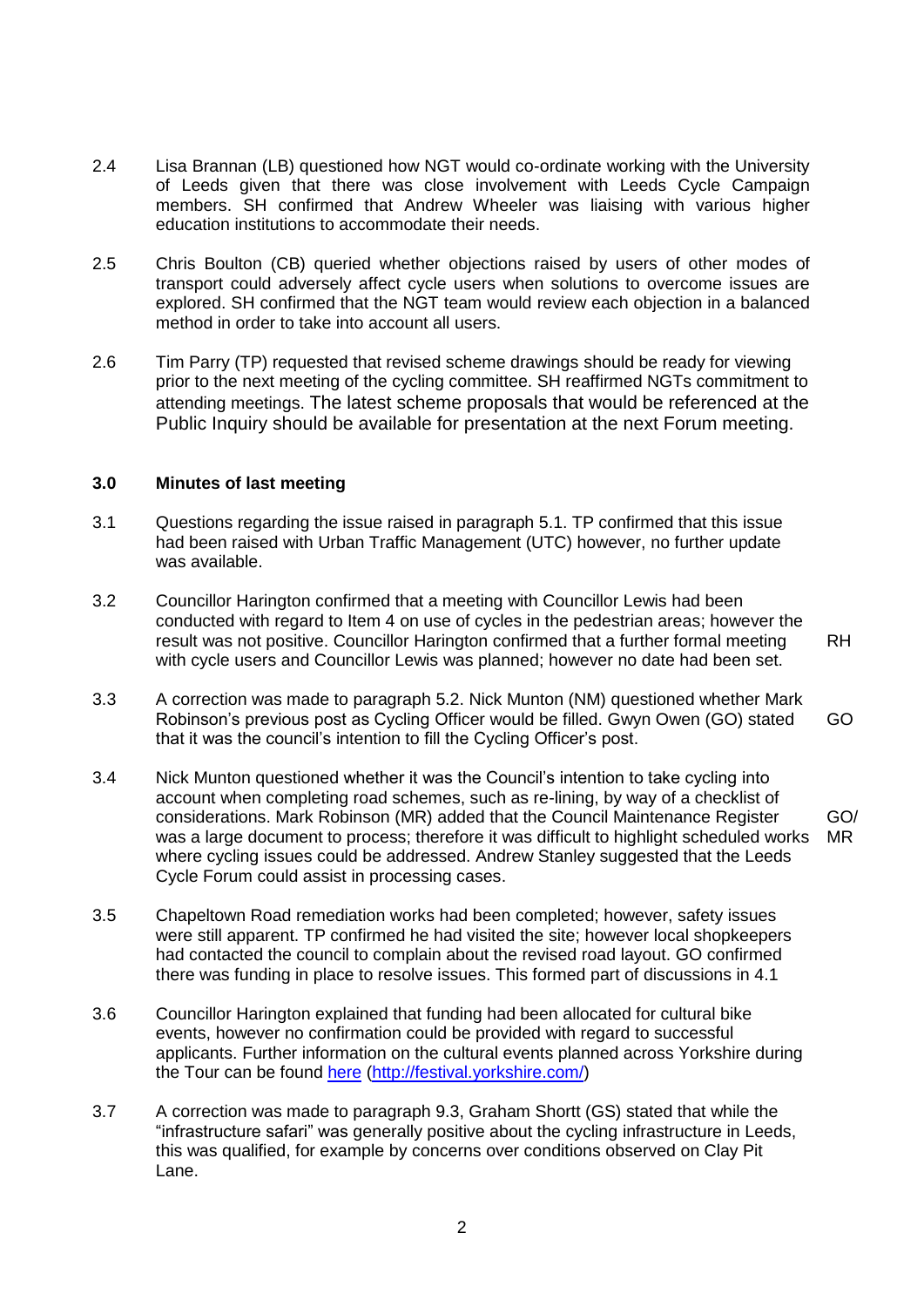3.8 Concern was raised over the routing of the Core Cycle Network (CCN) through Headingley. Due to the alignment of NGT, a direct route through the district was difficult to align. Alternatives were in place, however routing was convoluted in several areas. LB bought attention to traffic issues on the CCN near St Michaels Lane and Bainbrigge Road. TP confirmed the council would consider monitoring issues on St Michaels Lane.

TP

### **4.0 Issues Raised by Forum Members**

- 4.1 Lizzie Reather (LR) had submitted issues by email. Firstly, with regard to works recently undertaken on Chapeltown Road. Graham Shortt added that further detail had been publicised on the [Leeds Cycle Campaign Website](http://www.leedscyclingcampaign.co.uk/?q=node/371) [\(http://www.leedscyclingcampaign.co.uk/?q=node/371\)](http://www.leedscyclingcampaign.co.uk/?q=node/371) . LR wished to record thanks to Leeds City Council for recent gully cleansing works on the highway network across the city.
- 4.2 Leeds Cycle Campaign members reported various methods of contacting Leeds City Council, LR advised that John Woolmer [\(John.Woolmer@leeds.gov.uk](mailto:John.Woolmer@leeds.gov.uk) Environmental Officer, East North East) was the best representative to contract regarding issues. TP advised the Leeds Highways email contact address was the preferred method of contact as each correspondence is audited through Leeds City Council's system.
- 4.3 Lisa Brannan raised the importance of a compliments email. TP confirmed that the Highways' email address handled compliments and complaints.
- 4.4 Awareness was raised regarding Leeds Cycle Campaign's [Vision for Leeds: 2045](http://www.leedscyclingcampaign.co.uk/?q=vision) [\(http://www.leedscyclingcampaign.co.uk/?q=vision\)](http://www.leedscyclingcampaign.co.uk/?q=vision) . Lizzie Reather added that increased collaboration with Transport Policy was required. Lisa Brannan requested an update regarding the Leeds Cycling Strategy, Leeds City Council confirmed that the document was in the process of being compiled but the release date was subject to resource availability.
- 4.5 Nick Munton requested clarification on the existing Traffic Regulation Order covering Herb Street. Tim Parry to investigate. TP
- 4.6 TP discussed safety concerns with highway "scoops" at refuges on the A65 between Rawdon and Horsforth. Will Crocombe had raised this as an issue to Leeds City Council following an incident with a foreign Heavy Goods Vehicle. TP reported numerous refuges and scoops between Rawdon and Horsforth varied in quality; surfacing and drain covers were identified as known issues. There was ambiguity with regard to the usage and intended purpose of the scoops.
- 4.7 Long term and short term solutions were proposed by TP. Refreshing or Relining hatching around the scoops was suggested as a short term solution while a long term option was to explore the feasibility of resurfacing the route. TP confirmed that he is in discussion with colleagues. It was suggested that casualty records should be reviewed to identify sites for concern.

#### **5.0 Tour de France**

- 5.1 An update on legacy work on the TdF was provided by TP. The legacy work was divided into three areas (Events, Infrastructure & Documentation).
- 5.2 Event proposals involved working across multiple disciplines, which included a Junior TdF in Roundhay Park and the continuation of Skyride. Infrastructure proposals were linked with [Cycle Yorkshire](http://sites.yorkshire.com/assets/tourdefrance/legacy/CycleYorkshireStrategy.pdf) [\(http://sites.yorkshire.com/assets/tourdefrance/legacy/CycleYorkshireStrategy.pdf\)](http://sites.yorkshire.com/assets/tourdefrance/legacy/CycleYorkshireStrategy.pdf) and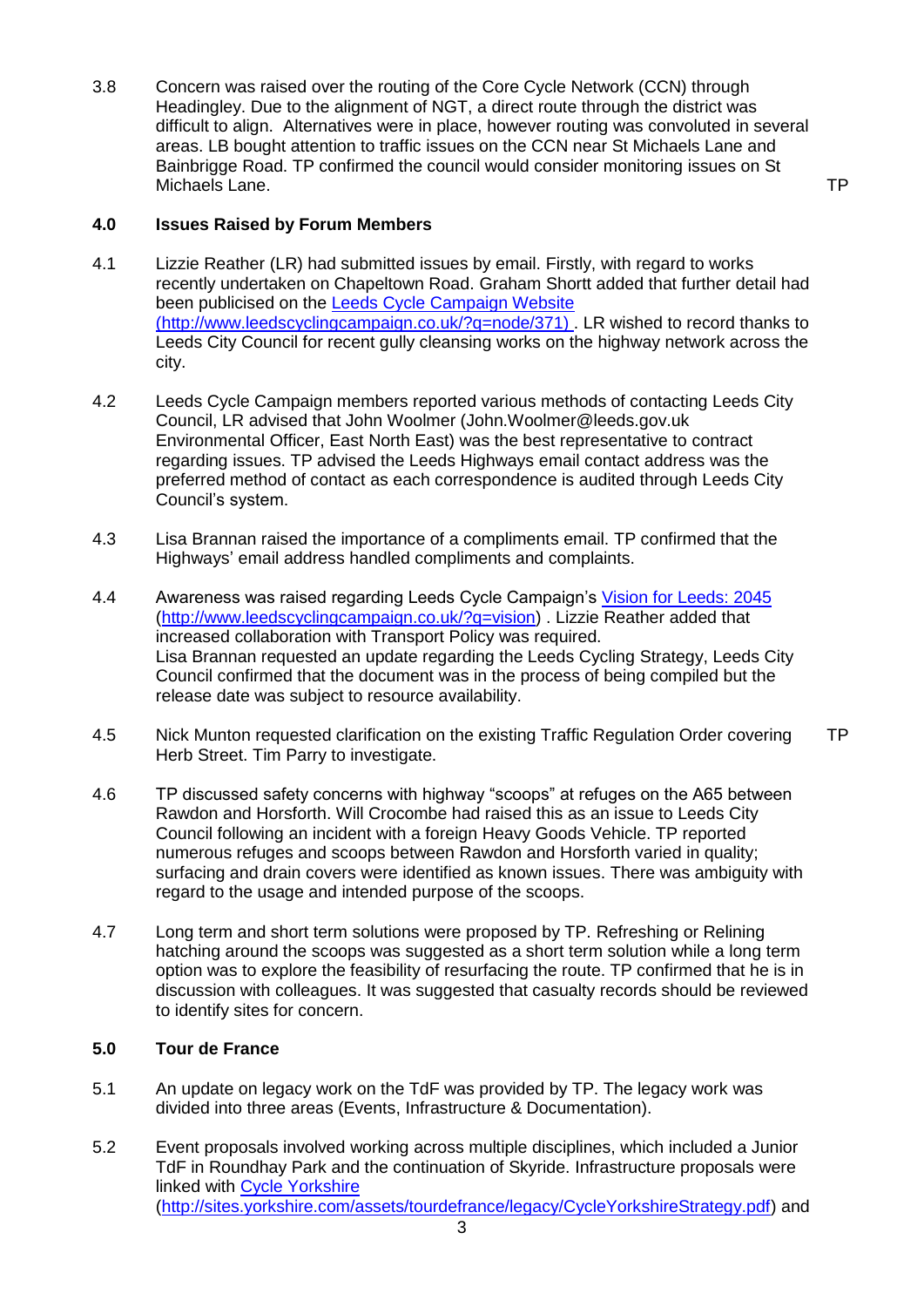Leeds City Council objectives. Documentation was in preparation, pending adoption.

- 5.3 TP emphasised that no Council support could be provided to groups holding large cycling events prior to *le grande departe*. In addition, cycling groups were advised against riding the route immediately prior to the event because of disruptions caused by the preparatory works.
- 5.2 Ruth Gelletlie (RG) questioned the extent to which the legacy strategy was quantifiable. TP confirmed that targets had been set regionally at a Yorkshire and Humber level. Leeds City Council would seek to monitor targets where possible.
- 5.3 Richard Barker questioned Leeds' sporting legacy following TdF in consideration of the current cycling facilities available in the city, in addition he questioned whether cycling clubs could have a greater impact on long term legacy plans. Councillor Harington reiterated concerns however; he suggested there was the potential for improvements in the long term. It was also suggested that schools could link up with cycle clubs as a means of encouraging greater engagement with school pupils.
- 5.4 Graham Shortt suggested that the targets set by Cycle Yorkshire did not include accountability for delivery. He was also disappointed at the lack of ambition which was evident in the targets set and the failure to link objectives with "City Connect". Gwyn Owen reiterated that these targets were of regional importance not a decision taken by TPLeeds City Council,
- 5.5 LB requested that progress on legacy developments should be reported back to the forum.

#### **6.0 City Connect (Cycle Superhighway)**

- 6.1 Mark Robinson provided an update on the Cycle Superhighway Scheme. Attention was bought to the revised name of the project "City Connect".
- 6.2 It was reported that the [Canal and River Trust](http://canalrivertrust.org.uk/about-us/consultations/current-consultations) [\(http://canalrivertrust.org.uk/about](http://canalrivertrust.org.uk/about-us/consultations/current-consultations)[us/consultations/current-consultations\)](http://canalrivertrust.org.uk/about-us/consultations/current-consultations) had previously initiated its own consultation phase with a closing date of 17<sup>th</sup> January 2014. This focussed on works which were scheduled for the towpath section of route.
- 6.3 Concerns had been raised during consultation regarding the behaviour of cyclists on the towpath, including by Councillors. This was to be addressed by campaigns carried out by Canals and Rivers Trust and/or the City Connect Team.
- 6.4 Cycle Parking consultation had previously been conducted. MR reported that from the 1700 responses, facility availability at workplaces was the primary concern with security and frequency of provision a close second, Investigative works on the upgrade of facilities were informed by the results from the consultation. Upgrade works were divided into three target areas including Sheffield Stands for frequent locations within and around the pedestrianized zone, Cycle Bike Ports for areas where footway space was not available and Hubs to provide longer term, more secure parking. It was revealed that increased cycle parking would be noticeable in Leeds by Summer 2014.
- 6.5 An update on route consultation was provided by MR. The first consultation phase would cover Thornbury - Dawsons Corner and Dawsons Corner – Stanningley. MR confirmed that this consultation phase would run from  $3<sup>rd</sup> - 28<sup>th</sup>$  Feburary 2014. Due to the nature of works, Stanningley centre would benefit from a standalone consultation period. It was recommended that those who are interested in the scheme to check Twitter (@CityConnect1) and the [website](http://www.cyclecityconnect.co.uk/index.php) [\(http://www.cyclecityconnect.co.uk](http://www.cyclecityconnect.co.uk/) ) in order to remain up to date with developments. The consultation phase subsequently commenced in Feburary 2014. Full details available [here](http://www.cyclecityconnect.co.uk/participate.php)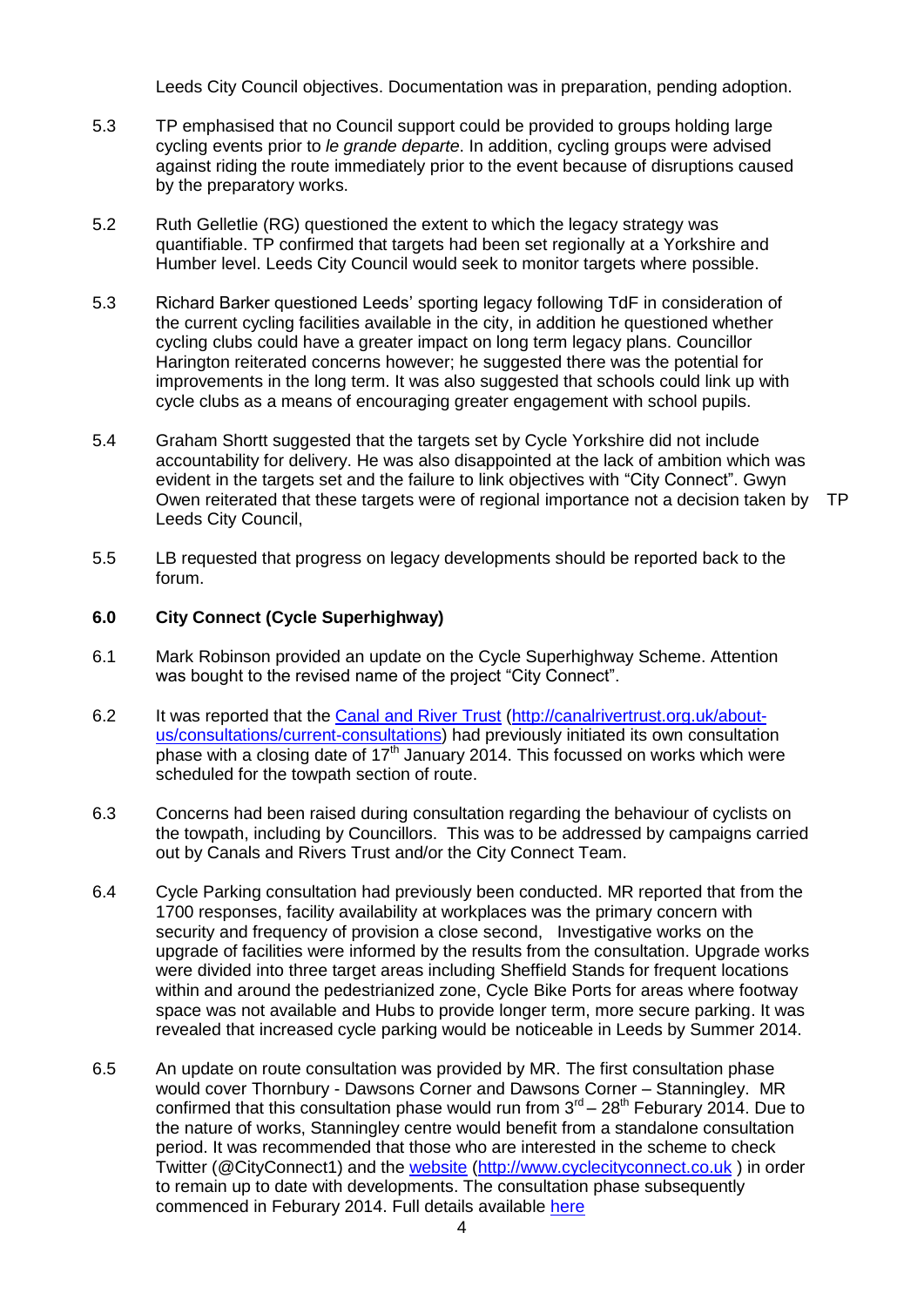[\(http://www.cyclecityconnect.co.uk/participate](http://www.cyclecityconnect.co.uk/participate) ).

6.6 MR approached forum members to determine the best possible way in which City Connect could communicate scheme proposals and various other materials to interested parties. WC advised that the sub-group system used for the Chapeltown to City Centre route and NGT consultation worked well as long as there were agendas produced in advance of the meeting. GS added that the sub groups needed rigorously chairing to ensure that meetings did not get bogged down.

## **7.0 Leeds Core Cycle Network**

- 7.1 MR delivered an update regarding works which were in progress between Eastgate Roundabout and Meanwood Road as part of the Chapeltown to City Centre Route. Discussions surrounding the insertion of a "Danish Style" cycle lane followed. TP invited cyclists to provide their views during the implementation of the scheme. There were aspirations for the improvements to Meanwood Road to be showcased, MR confirmed details regarding a launch event would be confirmed at a later date, following a mid-spring completion. TP/ MR
- 7.2 MR outlined a proposal for a two-way cycle track running directly between North Street and Meanwood Road on the main carriageway that would be preferable to the current proposal to utilising the crossings.
- 7.3 There were discussions surrounding the provision of cycle parking on Sackville Street and Sheepscar Street North adjacent to the Royal Mail Sorting office. MR to investigate. MR
- 7.4 GS raised concern regarding the difficulty of navigating the "Elephant Feet" on North Street.
- 7.5 TP provided the forum with an update on the Cookridge Street project. It was confirmed that the contractors were on-site with the expected completion date by the end of the financial year. LB bought attention to the narrow footway arrangements to allow works to continue. TP to approach engineers to discuss resolution. TP

## **8.0 Roundhay Road Outbound Cycle Lane**

- 8.1 TP explained that local ward members had raised concerns over conflicting demands for on street parking and an existing cycle lane near to 331 "Eastern Foods" Roundhay Road. A proposal had been prepared for consultation and differences of views between traders and cyclists would need to be taken to Councillor Lewis for consideration.
- 8.2 The matter had been raised previously but at that time a proposal to remove the cycle lane in the vicinity had been rejected following detailed consideration and a high level of concern expressed by many cyclists.
- 8.3 Ward members continued to have concerns which had resulted in further draft proposals, which TP had been requested to circulate in advance of discussion at the Forum.
- 8.4 The proposal was for the following measures:
	- No Waiting Monday-Friday 08.00-09.15 and 16.30-18.00
	- Saturday 08.00 to 09.15 and 12 noon to 13.00
- 8.5 The idea of the proposal was that the cycle lane would operate at the times when it was most used by cyclists and parking would be allowed in the cycle lane at other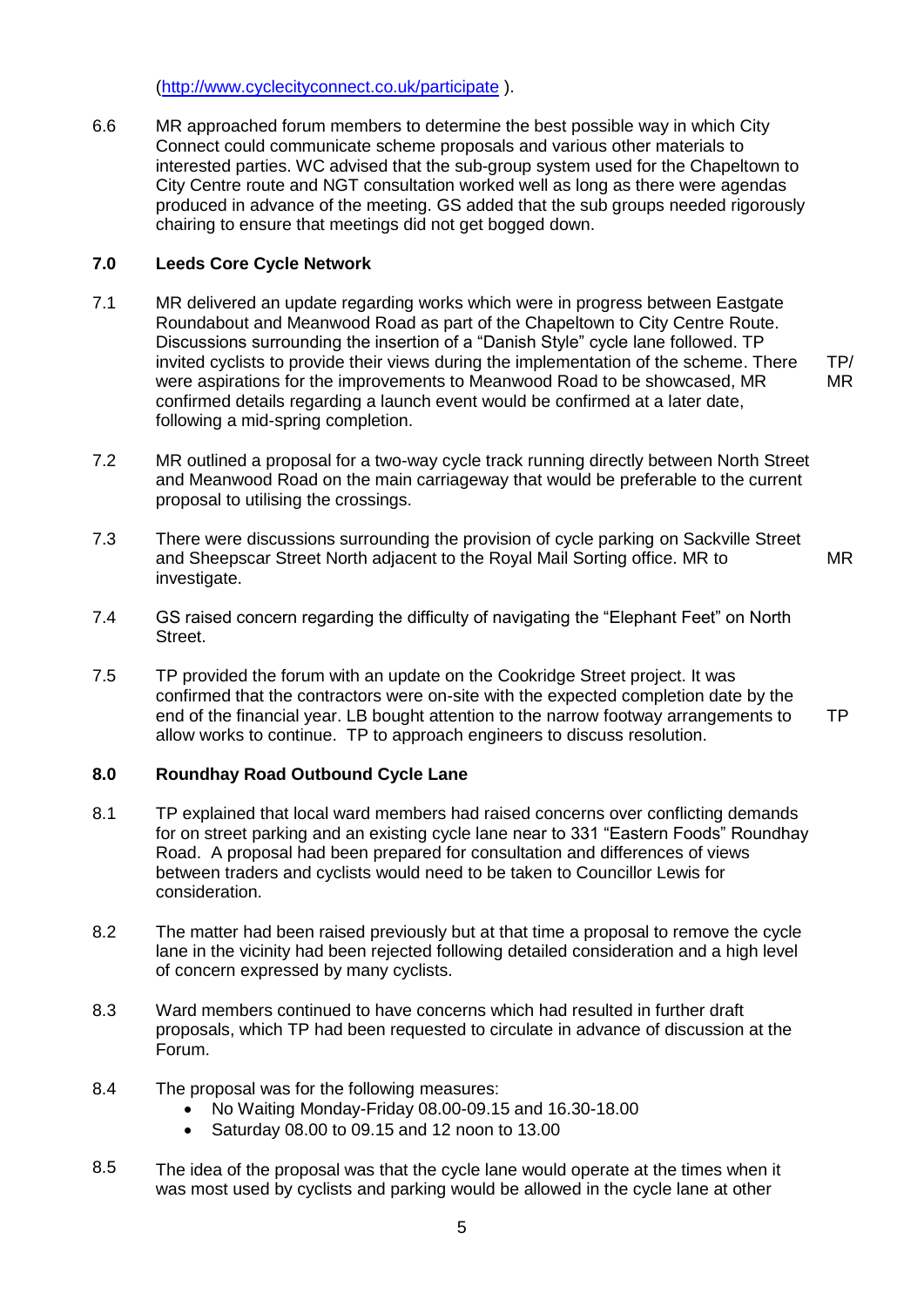times.

8.6

A count of cycle usage of the cycle lane and incidents of parking was subsequently taken to provide evidence on whether the proposal might be effective. A summary of the count was distributed to those present.

- 8.7 NM acting on behalf of Leeds Cycling Campaign had investigated and passed TP a report on the topic, which included points on the sufficiency of existing legal parking provision and the difficulty that would be caused by the removal of access to the cycle lane. MS acting on behalf of Leeds Cycling Campaign passed TP a collection of Facebook postings regarding the proposal.
- 8.8 WC questioned how this proposal would be enforced and whether the specific details regarding the new regulations would be communicated with those charged with enforcement. TP confirmed that they would.
- 8.9 NM provided local background detail to discussions, following his own investigations and stated that Eastern Foods appeared to be the only business with parking issues in the area. Other businesses have existing on site private parking in operation. TP added that AM Trade Supplies and Saffron Restaurant are known to have raised highway issues previously.
- 8.10 Cyclists pointed out that private parking was available to the rear of business and at other nearby locations so there was no need to park in the cycle lane. Graham Shortt added that car parking was also available opposite the site though crossing arrangements were poor. Cyclists pointed out that Eastern Foods had extended their trading area over their own forecourt, thereby generating their own parking problem. The legitimacy of that development was queried and a request was made to check on the matter. The private parking was in a very untidy condition so deterring its use.
- 8.11 Cyclists added that the count under represented typical cycle usage because of the time of year when the count had been taken and several cyclists noted that they, or other cyclists of their acquaintance, felt forced to use other less convenient routes because of the regular illegal parking and so would not have been counted.
- 8.12 Cyclists speaking at the Forum unanimously wanted the cycle lane to be retained full time because of its value and they did not see the need for it to be converted to parking. No cyclist present supported a potential revision to the proposal that might even more closely link parking prohibition to the times of most frequent cycle lane use.
- 8.13 NM noted that the double yellow markings on the highway are not acting as a deterrent to illegal parking because of lack of effective enforcement.
- 8.14 It was suggested that as an alternative, space from the pavement could be incorporated into the highway for parking. The cycle lane could then divert around the parking bays, allowing cyclists to use the highway unhindered.
- 8.15 TP to report the views of the Forum and pass on documents prepared by cyclists on the matter. TP

## **9.0 Any Other Business**

- 9.1 Thomas Miles raised his concern over the maintenance of drain covers. There was specific concern over the degradation of the covers to a level where the metal is smooth, causing safety issues, particularly in wet weather. TP stated that this issue had arisen previously. Discussions with Yorkshire Water should continue.
- 9.2 TP informed the forum of works which were due to be conducted on Water Lane in the